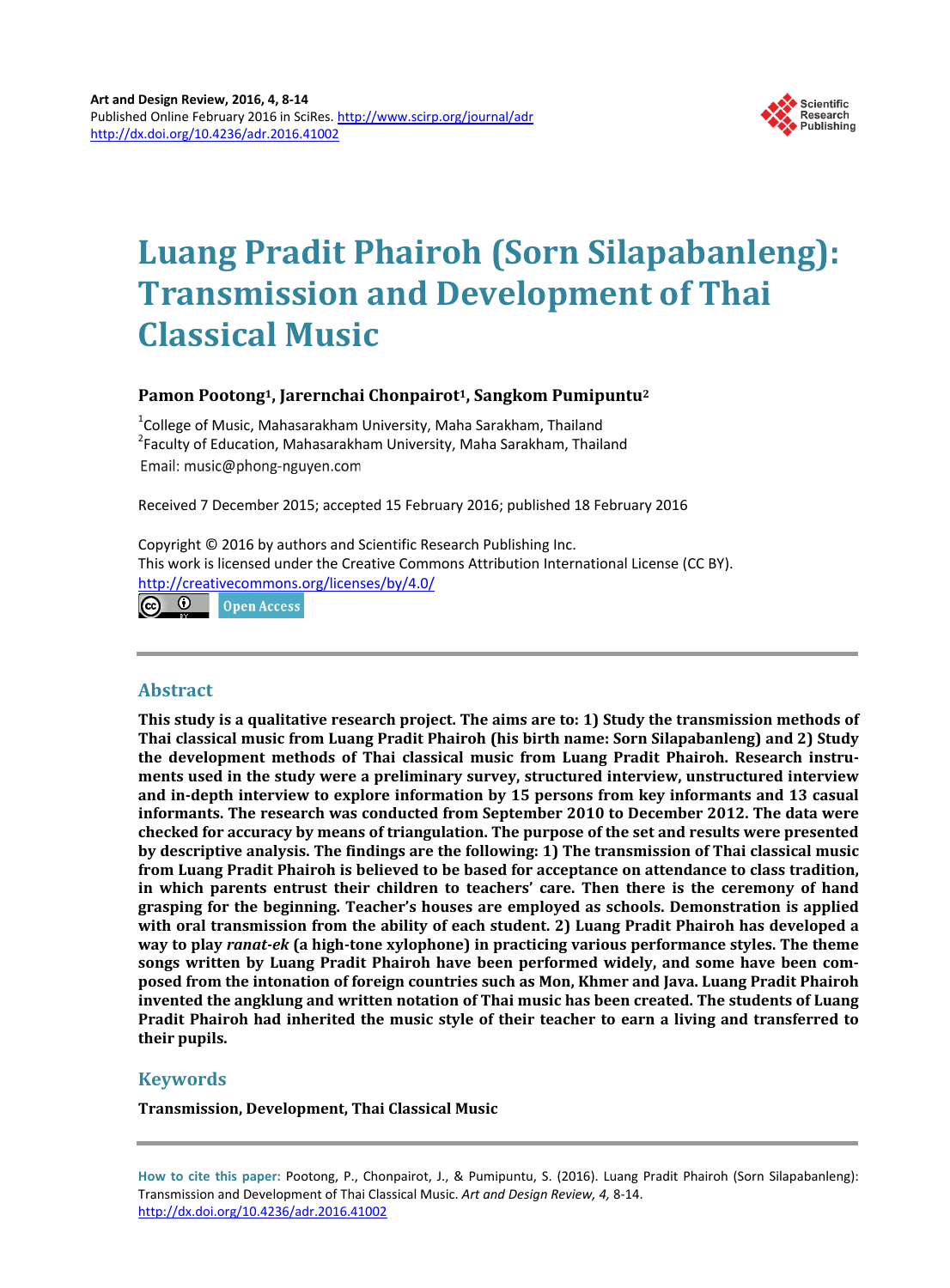### **1. Introduction**

Luang Pradit Phairoh (his birth name: Sorn Silapabanleng) had been gifted with musical talents since he was a child. When he turned five years old, he was able to play *kong wong yai* or gong circle. Moreover, at eleven, he started learning *piphat* (Thailand's typical classical orchestra) from his father, Sin Silapabanleng, an exceptionally talented musician from Amphawa in Samut Songkhram province. Since Luang Pradit Phairoh was a man with musical prowess who had been well-groomed by his father's ways of teaching, he was overwhelmed with knowledge and incredible skills in Thai classical music field and developed very quickly. He could also play ranad wai jud since he was a child. In 1899, His Royal Highness Panurangsi Swangwong Krom Praya Panuphat Woradej appointed him as his *ranat-ek* player in the royal page position and named him "Jang Wang Sorn." Because of his expertise in Thai classical music, His Majesty the King Mongkut Klao Chao Yu Hua named him as "Luang Pradit Phairoh" on July 17<sup>th</sup>, 1925 despite the fact that he had never been employed in any diplomatic field before.

Luang Pradit Phairoh was an imaginative musician with wide visions. He invented and improved various methods of playing *ranat-ek*, a high-tone xyplophone. He had competed with a large number of the greatest *ranat-ek* players and never lost. Most importantly, his *ranat-ek* compositions were widely appreciated. He improved the song "Khmer Kao Kiaw" from two to three bars. He smoothened and sweetened tones and notes, causing huge differences between the old and new version. Then he renamed this song to "Khmer Liab Nakorn." He also invented lyrical songs (known in Thai as *rub*, *rong*, and *oh* songs). He first started composing songs with three and four bars, for example "Pama Ha Ton 4 bars," "Prahm Deed Nam Tao 4 bars," "Dao Jira Kewith 4 bars," and "Khmer Sai Yok 4 bars." Furthermore he improved Thai bands and changed a large amount of Thai classical songs to Tao songs. In addition, his songs are widely appreciated since every single one of them was beautifully composed, melodious and distinctive in their own ways.

He had composed more than a hundred songs such as those in the *hom rong* type of songs, Tao as well as Mon types of songs. He also wrote songs with different accents such as "Prahm Deed Nam Tao," "Lao Siang Tian," "Chang Prasan Nga," and other *oh* songs. He originated the individual playing of seven khims and two ranads. Songs with "oh" sounds in the beginning and songs with lyrics about nature originated from him as well. The examples are "Saen Kam Nueng," "Tab Poom Ma Rin," and "Nok Kao Khmer." He was also the one who brought Thai classical songs into Khmer and studied a number of Khmer songs such as "Nok Kao Khmer," "Sri Sophon," "Song Sa Pra Kap," "Trew," and "Ang Ko Liak."

Luang Pradit Phairoh was the first one who brought Angklung from Indonesia into Thailand and then improved it to fit Thai culture. He also brought various songs from Indonesia and adjusted them to fit into the style of Thai orchestra songs. For instance, "Hom Rong Jawa," "Karad Raya," "Sama Rung," "Mu Sen Sock," and "Yawa" are all Indonesian songs improved by him. He also invented sound symbols for teaching Thai classical music by using numbers as written notes; for example number one to seven are used for *saw u* (coconut fiddle) and *saw duang* (two-string fiddle) only, and number one to eleven are used for *jakay* (crocodile-shaped lute). Using numbers makes teaching Thai classical music a lot easier; however this method of teaching was not widely known since it was applied only with his children, grandchildren, and a few other close students. Dr. David Morton, who studied Thai classical music in Thailand for two years and who was a student of Luang Pradit Phairoh (Sorn Silapabanleng), published the notes by University of California, Los Angeles (U.C.L.A.)'s Institute of Musicology's volume entitled "Selected Reports in Ethnomusicology Vol. II, No. 2 (1975)." Moreover, in 1975, Dr. Morton analyzed the song "Nok Kao Khmer" and then got it published by the same Institute entitled "Tradition Music of Thailand" [\(Morton, 1976: Mode 141\).](#page-5-0)

Apart from having in-depth knowledge of composing songs and improving musical songs, instruments and ensembles, Luang Pradit Phairoh was also a hard-working and generous man who was enthusiastic to improve his knowledge and who dedicated himself to continually passing on his knowledge in Thai classical music (Nimit Osotcharean 2008). Therefore his songs have been beloved through these years. In 1941 after his retirement from the Section of Music Studies, Department of Fine Arts, Ministry of Culture of Thailand, Luang Pradit Phairoh spent his life passing on his knowledge of Thai classical music to his adherents. He was one of the Thai classical music teachers with largest number of students in Thailand. His students also passed on knowledge from him to their followers and also used it as their profession for their lives.

## **2. Research Area and Methodology**

This study on Luang Pradit Phairoh's transmission and development of Thai classical music is a qualitative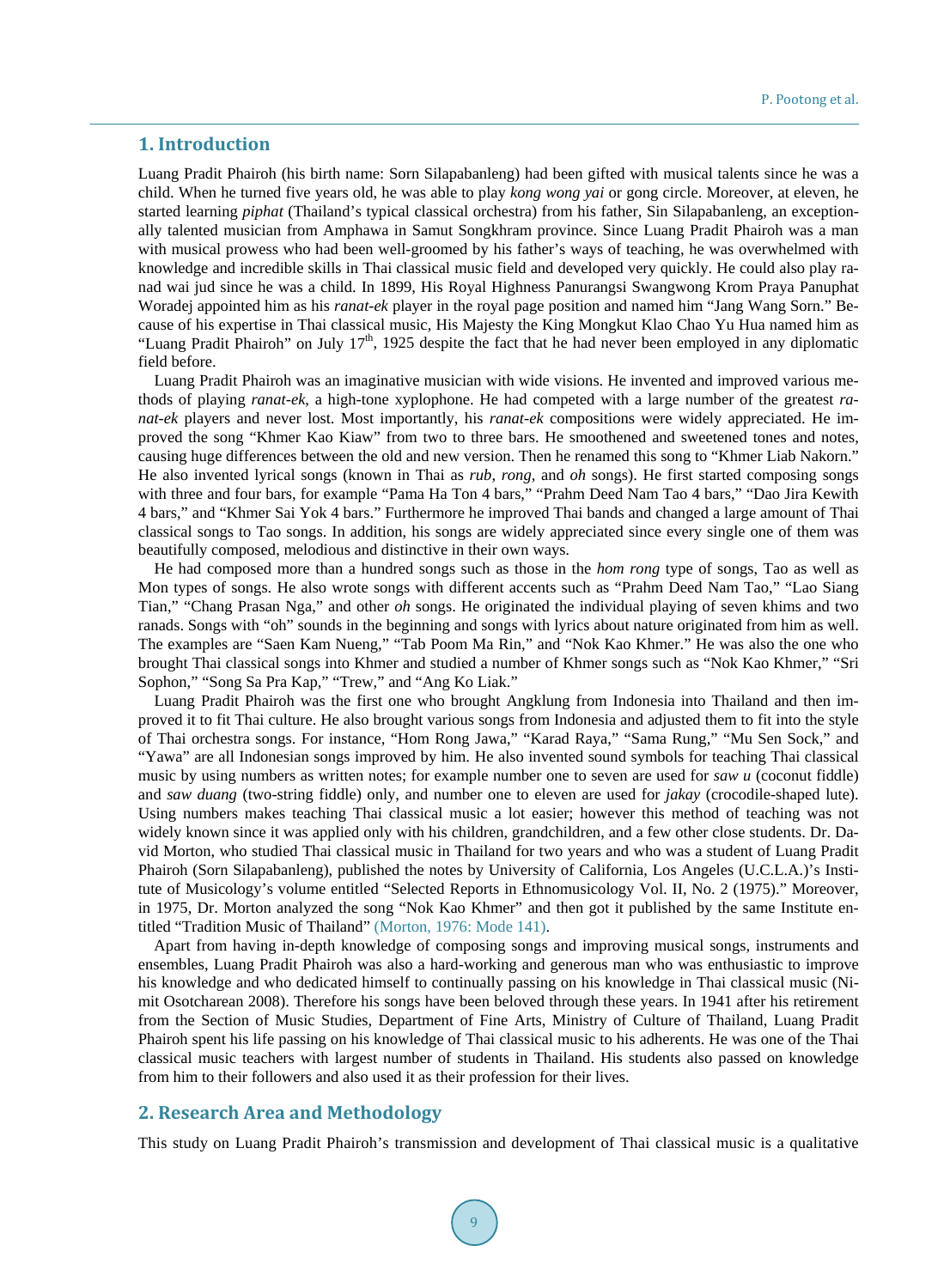research project. The researcher collected information from documents, in-depth interviews, as well as key informants who provided knowledge regarding Luang Pradit Phairoh's transmission of Thai classical music. Key informants are 15 of his direct successors and 13 interviews are of people who are experienced in Thai classical music field such as Thai classical music teachers, players, and scholars who have been trained by Luang Pradit Phairoh's successors.

### **3. Research Results**

#### **3.1. Transmission Methods of Thai Classical Music from Luang Pradit Phairoh**

According to the study, it has been found that Luang Pradit Phairoh passed on his knowledge and culture about Thai classical music in every aspect. He focused on both the cultures and methods of playing and singing Thai classical music. He also hosted Wai Kru ceremonies, which is a ritual arranged in order to pay respect to Thai classical music teachers. In this holy ceremony, students have to bring Kun Gam Non (a small bowl), flowers, joss mallets, candles, and money worth six Thai baht to pay respect to the teachers, specifically on Thursdays. When these students are officially accepted, there will be an annual Wai Kru ceremony which they need to attend because it is believed that paying respect to the teachers before starting learning will grant you a great beginning. This method of transmission is carried by words of mouth and is a casual interaction between the teacher and the student only. The Four Paths of Accomplishment—Aspiration, Effort, Thoughtfulness, and Examination—are used in teaching. Therefore he was lively, satisfied, diligent, and always kept up with his work [\(Varuesa Lerdsiri, 2004: pp.](#page-5-0) 7-8). When Luang Pradit Phairoh taught, he always demonstrated and let his student follow from fundamental knowledge to advanced stage. Therefore, they imitated his ways to pass on to their own students. According to [Angkana Saeng-anan \(2010: p. 98\),](#page-5-0) who wrote her thesis on "Transmission Methods of Thai Classical Music from Uthai Kaewla-iad," found that Uthai Kaewla-iad gained his knowledge and improves his skills from Luang Pradit Phairoh. Uthai Kaewla-iad is experienced in hosting Wai Kru ceremonies, managing the teaching and learning process such as equipment and locations, and musical instruments, and setting up obligations for Thai orchestra performances at temples, schools, and music performances. He therefore passed on his knowledge and cultures to his own students in the Thai orchestra. This fact corresponds to [Wongsuwan's research \(2006: p. 116\)](#page-6-0) on transmission methods of Thai classical music from local scholars in Ban Somdej Chaopraya Rajabhat University. It is found that transmission methods of Thai classical music from local scholars are done by oral transmission, demonstration, practice, as well as presentation. Moreover, according to [Deananlab's research \(2006: pp. 54-55\)](#page-5-0) on transmission methods of Paad bands in Lampang province, transmission methods are done through ancestors and music teachers. For the first vehicle, both grandparents and parents will pass on their techniques to their younger relatives in their own families. For the latter, students have to pay respect to their teachers before learning. In this case, the teachers are, of course, not blood-related to the students, but are experienced in their own fields. If the students respect and trust their teachers, the actual learning process will soon begin. This method of learning corresponds directly to the current "Learning Theory" since it can be applied in any of the teaching processes such as setting a suitable learning environment, persuading, perceiving and so on. There are four aspects in setting the most efficient, effective, appropriate and suitable learning environment to fit with this learning theory.

Firstly, setting an appropriate learning environment helps make students more enthusiastic. It is not only that letting students do practical tasks, finish their given duties, as well as finding more knowledge create more interest in them, but these ways of learning also make them more aware of what they are doing so that they can keep up with their tasks. Students are, therefore, able to gain more knowledge from doing so.

Secondly, to create a suitable environment for these students to learn, students must acknowledge results from what they have done. This way will make them realize whether they have been good or bad when they have played.

Thirdly, giving the students rewards after they have played well in order to show them how success feels like can encourage them to do well again. Lastly, letting students slowly learn new things is also beneficial. Students should learn at a pace that fits their ability whether it is slow or fast. Difference between each student's prowess should be highly considered. Learning this way will provide them more opportunities to become successful as well as make their knowledge and skills become permanent. This corresponds to Shinichi Suzuki's theory [\(Su](#page-6-0)zuki, [1898-1998\)](#page-6-0) which concludes that letting children play musical instruments just like their teachers and letting them repeat it over and over will enhance their memory and better their skills. This also corresponds to Carl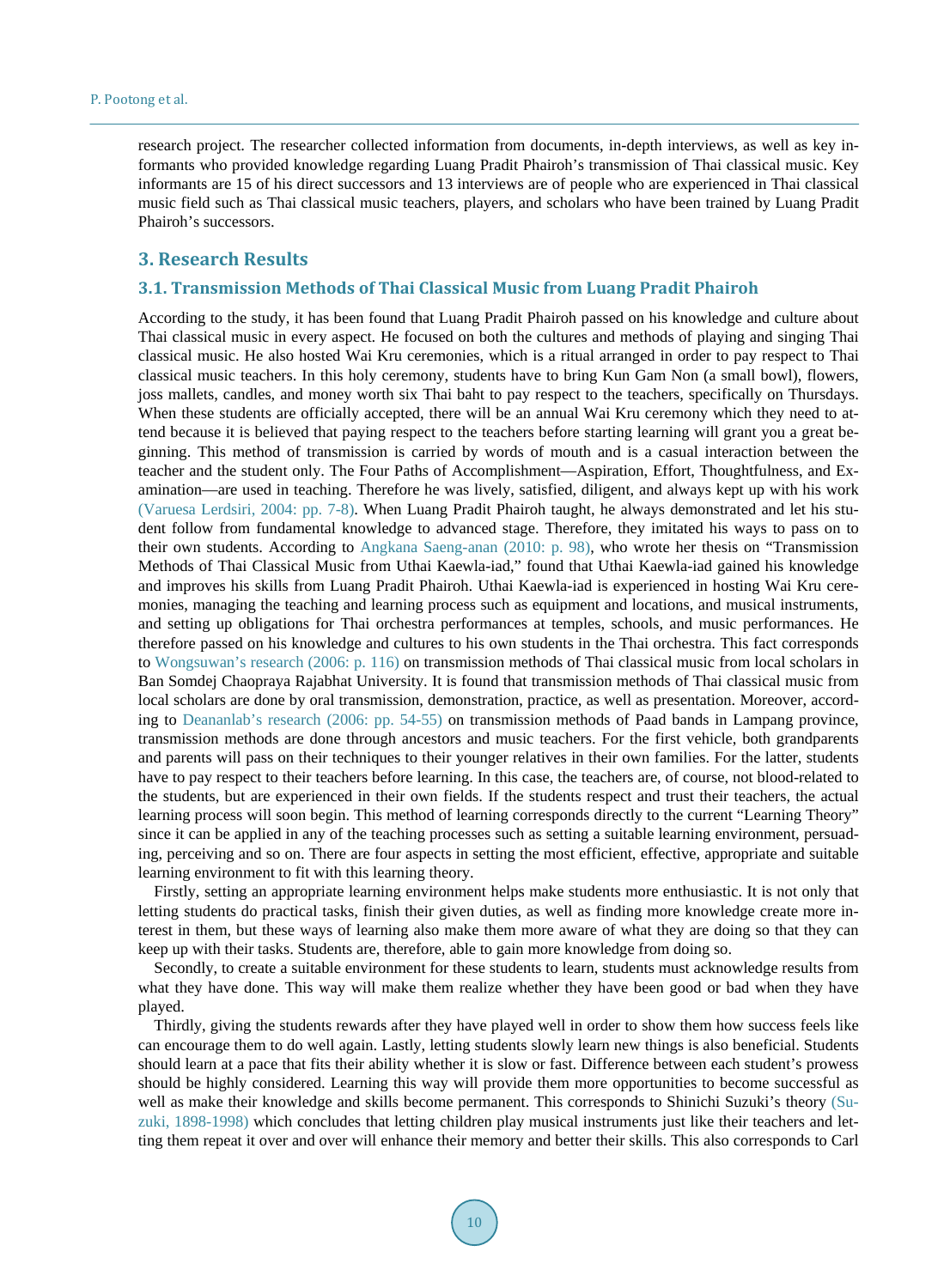Orff's musical theory. Carl Orff (1895-1982) was the person who invented his famous music teaching methods through the use of xylophones. As it is known that xylophones have different level of notes, therefore children are able to understand rhythm, pitch, and song systems easier. Their hearing ability will soon be improved by listening, singing, as well as playing musical instruments. This corresponds to [Chasuwan's research result \(2006:](#page-5-0)  [p. 178\),](#page-5-0) in which she studied Thai classical music intellectuals on "Ways of Learning and Transmitting Knowledge in Musician's Families."

The research found that the beginning of learning Thai classical music in these families starts from fathers, who will send their children to acclaimed music teachers. For example, Suk, a musician, studied Thai classical music from Sin, Lung Pradit Phairoh (Sorn Silapabanleng)'s father. Siri, Chadin, and Sirikun Worabut, all musicians, studied Thai classical music from Luang Pradit Phairoh. This way of transmission is also a word of mouth and is individual between the teacher and the student. According to [Steiner's research \(1988:](#page-6-0) pp. 39-40), it is stated that there are four components in effective learning: teachers, students, contents, and contexts. The essential component is the teacher who not only instructs their ability and passes on their knowledge, but also who guides students to become good people.

Moreover, good teachers are ones who give moral advice so that when their students grow up, they can teach other people and continue their knowledge regarding Thai classical music. This corresponds to [Amatayakul's](#page-5-0)  [theory \(1988: pp. 108-111\)](#page-5-0) regarding "Morals about Thai Classical Music in College" which stated that ways to conserve Thai classical music are to maintain Thai classical music's culture, support the makers of Thai classical music instruments, preserve Thai traditional games that require Thai classical music, protect disappearing old ancient Thai music, and support Thai classical musicians by inviting them to join important events.

#### **3.2. Development Methods of Thai Classical Music from Luang Pradit Phairoh**

According to this research project, it was found that Luang Pradit Phairoh had a sharp and modern vision. He believed that not doing what people have always been doing was a good way since that would be how Thai classical music can be improved. Moreover he strongly supported learning through the back door in order to improve oneself continually. Luang Pradit Phairoh passed on all of his knowledge without concealing anything. Therefore students would improve themselves if they dedicated themselves to it. Moreover, whoever of his students was ready in terms of age, ability, and morality, he was going to make them teachers in order to pass on their knowledge to others. He was also equally generous to every student. If there was anything he could do to help, he never neglected it. He was always willing to help. For talented students, he would find opportunities for them to show their skills publicly such as letting them have their own shows and compete in major events. Development methods are divided into three main categories: Musicians, Musical Instruments, and Music Development.

#### **3.3. Musicians' Development**

As stated above, Luang Pradit Phairoh was one of the Thai classical music teachers who had the largest number of students. He passed on his knowledge to his students step by step. For skillful students, he taught them challenging songs without hesitating. His students became successful by creating such wonderful music accomplishments. His students employed his ways of teaching, including his songs, ceremonies about Thai classical music, cultures and traditions, musician's way of life, and teaching by words of mouth as the examples of how they would pass on knowledge to their own students. This corresponds to [Taweesuk Sripong's research result](#page-5-0)  [\(2003: p.](#page-5-0) 136) in "The Study of Luang Pradit Phairoh as the Main Kong Player" The results in this research showed that Luang Pradit Phairoh's 40 ways of playing Kong (gong) is categorized from fundamental to advanced levels. When students have succeeded and memorized all 40 ways, they will be able to learn other songs far quicker corresponding to the fundamental standard of the Thai classical music profession. This corresponds to [Sansani Chasuwan's research](#page-5-0) result (2006: p. 178) which studied Thai classical music intellects on "Ways of Learning and Transmitting Knowledge in Musician's Families." The research result shows that there are many types of transmission methods in a musician's family; however all the ways are applied in each different situation. There are two components in music transmission: content and methods. For the first component, in musical families, it depends entirely on the learner. The contents are divided into two parts: songs, morals and social values, and beliefs, depending on the types of students. The professional type of musician student is the experienced one who asks to study a single song. They will receive knowledge according to their skills. However, the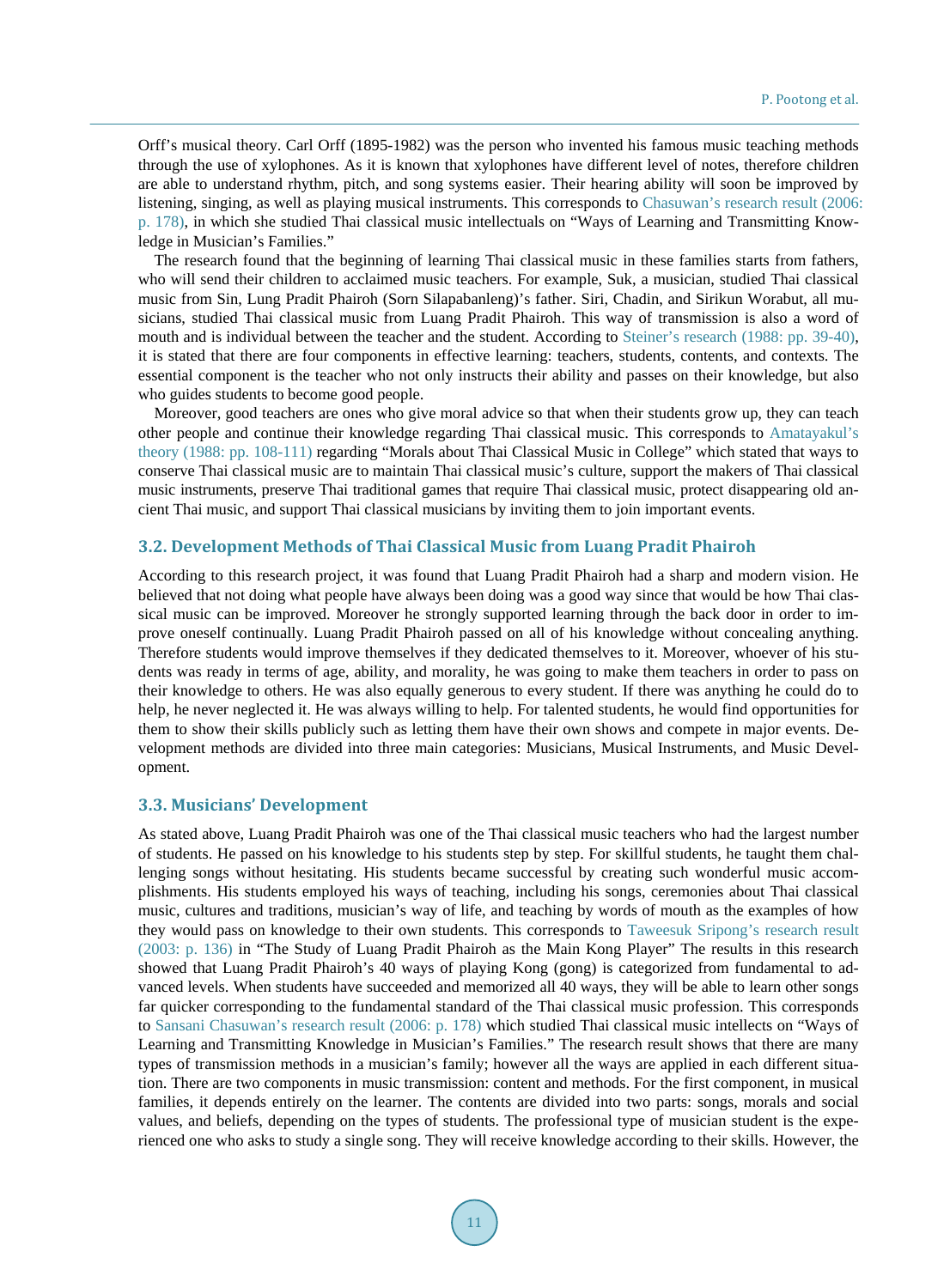second type of student is the regular student in school. These students will study songs according to the official government-approved curriculum. However, sometimes other songs are added depending on each student's ability and the preferences of the teacher. The second type of content—morals and social values, and beliefs—will be taught to beginners individually by demonstrating, using word of mouth instruction, written notation, or cassette tapes.

#### **3.4. Musical Instruments Development**

Luang Pradit Phairoh was the first Thai classical musician who brought Angklung from Indonesia, adapted and improved it so that it can be played in Thailand. He began by teaching royal pages in Burapa Pirom Palace. When his students were good enough to perform publicly, they did so in front of His Majesty the King at that time at Rajadivas Temple during Royal Kathin ceremonies. He also improved the classical Mon orchestra which consisted chiefly of the gamelan. Before his innovations, there used to be only kong morn and perng drums being played on the floor; however he improved it by adding *perng* drums and *krajung mong*, making the orchestra far more beautiful. This brought more income to the orchestra since there were more people paying them to play this music during their important events. Therefore musicians could have a profitable career [\(Narkong,](#page-5-0) 1995: pp. [55-56\).](#page-5-0) The adjustment of ways of playing, the use of foreign musical instruments to merge with the classical Thai orchestra, as well as the improvement of transmitting and musicians' ways of living all have influenced the enriched cultural exchange. This corresponds to Ralph Linton's theory on "Cultural Expansion" which states that cultural expansion is the result of the relationship between societies, causing cultural acculturation. When time goes by, the combination of cultures then takes place. The social adjustment like this corresponds to August Comte's social evolution theory which states that social adjustment happens from two components: the alteration and the survival (the remaining traditions) because some people still believe in the same old cultural ways.

#### **3.5. Music Development**

Luang Pradit Phairoh developed new and improved techniques from great teachers to play *ranat-ek*. The examples are constantly hitting the same notes quickly but softly, changing three notes at the same time, adding more notes in one section, continually hitting notes, using an adjustable amount of force when hitting notes with the mallets, and changing the way to hold the mallets to produce different tones and notes. This is counted as one of the major evolutions in playing *ranat-ek*. Moreover, Luang Pradit Phairoh made *ranat-ek* more prominent in the Thai orchestra. There are many *ranat-ek* songs which he created that show the effectiveness of *ranat* in the history of Thai classical music, including Ah Nu (using two bars of *ranat*), Toy Roob, Lao Pan, Paya Sok, Krao Nai, Cherd Nork, Kaek Morn, Hok Bot, Ma Yong, and many other beloved songs.

Luang Pradit Phairoh changed the old "Khmer Kao Kiaw" from two bars to three bars by using softer and smoother tones. Since it produced such differences for this song, he then renamed it to "Khmer Liab Nakorn." In 1915, he invented Rub and Oh songs. He also started composing songs with three and four bars such as "Pama Ha Torn 4 Bars," "Prahm Deed Nam Tao 4 Bars," "Dao Jorake 4 Bars," and "Khmer Sai Yoke 4 Bars." Furthermore, he improved more than ten other Thai classical songs to Tao suites. And he also put lyrics in his newlycomposed songs.

Luang Pradit Phairoh originated the individual playing of seven *khim* (dulcimers) and two *ranat*. He also originated songs with *oh* sounds in the beginning and songs with lyrics about nature, such as "San Kamnueng," "Tub Poomrin," "Nok Kao Khmer." He was also the one who brought Thai songs into Khmer and studied a number of Khmer songs, such as "Nok Kao Khmer," "Sri Sophon," "Song Sa Prakaep," "Trew," and "Ango Liak." He was the first one who brought Angklung from Indonesia, adjusted and improved it to match Thai music. He memorized various Indonesian songs and recomposed them to fit to Thai orchestra; for instance "Hom Rong Jawa," "Karad Raya," "Sama Rung," "Mu Sen Sok," and "Yawa."

Luang Pradit Phairoh invented symbols to substitute notes in Thai classical music teaching by using numbers as notes. For example, number 1 to 7 are for *saw u* and *saw duang* only, and numbers 1 to 11 are for *jakay*. Using numbers to substitute notes like this makes studying Thai classical music a lot easier; however it was not widely used since Luang Pradit Phairoh used this method only for his children, grandchildren and close students. Lady Shin Silapabanleng once said, "I studied Thai classical music by using nine notes which my father invented for teaching the Rajini School's students. He taught how to hold *saw* and how to use its mallets correctly by not spreading your fingers too wide. Therefore I am able to play various songs which other people need to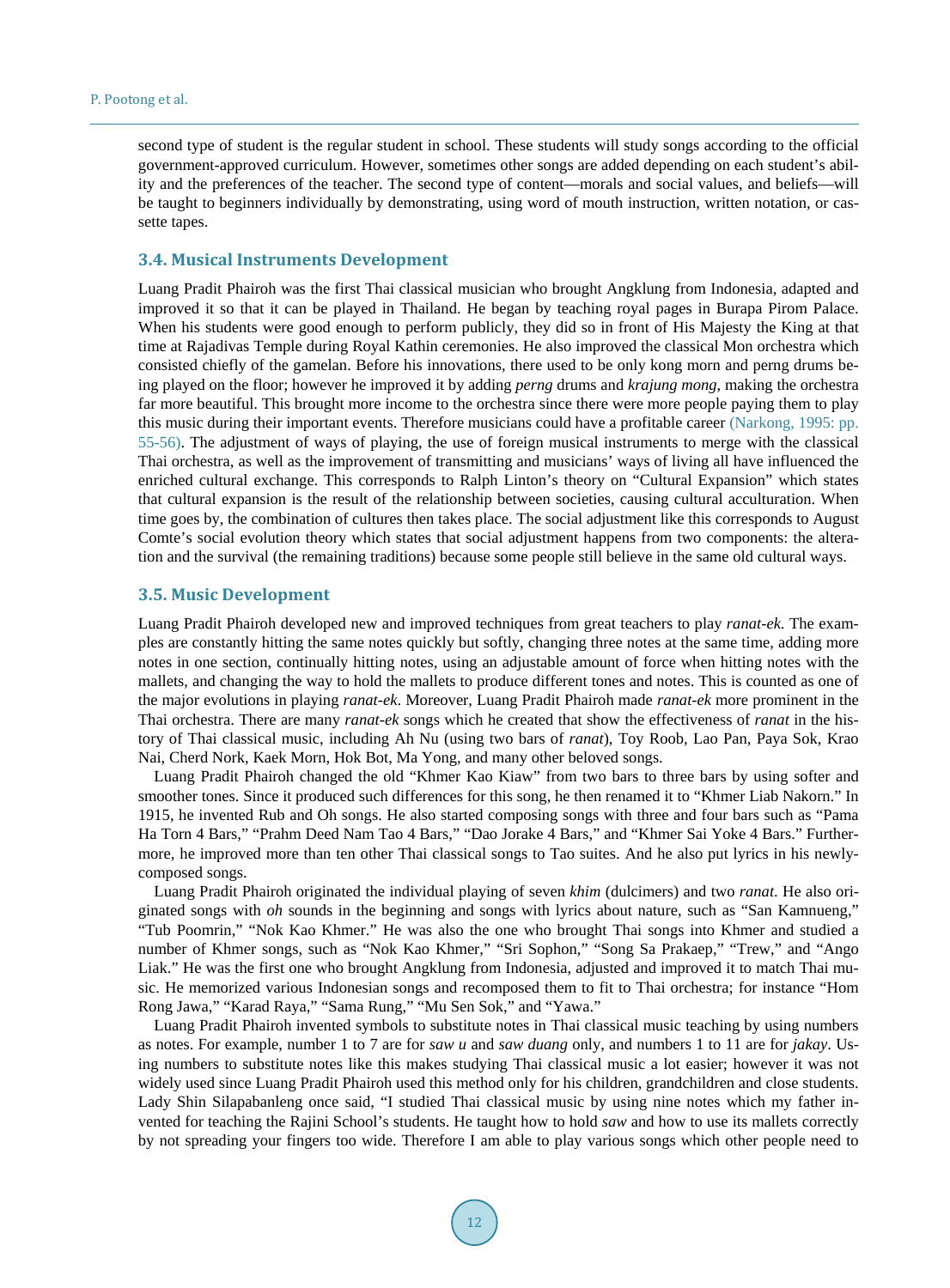use notation to play. Playing with notation makes it easier to memorize each song since there are high and low notes. My father had never been trained to become a teacher; however his methods of teaching depend on each student's prowess, intellect, as well as behavior. Therefore his students play the same song differently. This method coincidentally matches the new way of teaching. Even the nine notes match perfectly with the international Survey notes." (Narkong & [Sakrik, 2004: p. 27\)](#page-5-0)

Luang Pradit Phairoh respected Soom as the master in the Thai orchestra field. Therefore he passed on Mon songs which he studied from Soom to his fellow students. Moreover, he invented a large number of Thai songs with the characteristic Mon accent. This incident caused the sudden popularity of the Mon ensemble. Eventually, Mon songs became the major component in Thai classical musicians' repertoire. This corresponds to Somsak Srisuntisuk's study (2001: 23-24) on "Society and Culture: Ideas, Practicality, and Theory." It was found that cultural integration is the process which slowly accepts foreign cultures into its own practical application. This reduces cultural conflicts when two groups of people with different cultures become related. Generally, those who have less financial and political power tend to adjust themselves to those who have more. However, some changes occur because of the society's needs. This corresponds to [Amatayakul's theory \(1988: pp. 108-111\)](#page-5-0) in an article titled "Morals in Thai Classical Music in College," which states that ways to promote Thai classical music are to support playing Thai classical music instruments, provide knowledge to the public to make them understand Thai classical music more, use Thai classical music in Thai performances and games, and provide knowledge to listeners so that they know more about what they are listening.

## **4. Conclusion**

Since this research is about Luang Pradit Phairoh (Sorn Silapabanleng), knowledge from different kinds of fields —that is music culture, traditions, beliefs, ways of living, preservation, supporting and improving musicians is re-iterated. Therefore, this research is helpful to both state and private organizations such as community leaders, temples, schools, universities, as well as cultural centers in each province. The major aims of this research are to maintain and promote Thai classical music education and benefits, support human resources like Thai classical music teachers, improve musical instruments, and improve transmission methods to become more accessible by using modern technology. There is much more about the work of Luang Pradit Phairoh which can be studied. However from my personal experience, preserving and improving cannot be done by oneself. There needs to be collaboration between state and private organizations, as well as communities, temples and cultural centers. Furthermore, preserving and supporting Thai classical music would hopefully strengthen relationships and cultures worldwide. By doing so, we can improve and change social relations in the future.

## **References**

<span id="page-5-0"></span>Amatayakul, P. (1988). Morals about Thai Classical Music in College. 20th Dontrithai in University, 108-111.

- Chasuwan, S. (2006). *The Intellectual Knowledge in Thai Classical Music: Patterns of Learning and Knowledge Transferring of Nuk Dontri Family* (p. 178). Bangkok: Rajabhat Suansunantha University.
- Deananlab, P. (2006). *The Transmission of Pad in Muang District, Lampang Province*. Thesis, Bangkok: Sirnakharinwirot University.
- Lerdsiri, V. (2004). *Luang Pradit Phairoh (Sorn Silapabanleng)* (pp. 7-8). Master Thesis, Maha Sarakham Province: Mahasarakham University.
- Morton, D. (1976). *The Traditional Music of Thailand. Chapter 14, Pitch Outline*, "Nok Khao Khamae" (thao) Mode 141. Berkeley: University of California Press.
- Narkong, A. (1995). Pipaht Mon and Phleng Mon: Historical Study and the Present Situation among Common Thai Musicians. In *Music Journal* (June), Bangkok: Mahidol University.
- Narkong, A., & Sakrik, A. (2004). *Luang Pradit Phairoh (Sorn Silapabanleng)*. Bangkok: Matichon Printing Co.
- Saeng-anan, A. (2010). *Transmission Methods of Thai Classical Music from Uthai Kaewla-iad*. Doctoral Dissertation, Maha Sarakham Province: Mahasarakham University.
- Samganan, A. (2010). *A Transfer of Kru Uthai Kaewla-iad's Thai Music Style: A Case Study of Thai Banleng Ensemble, Amphoe Amphawa, Changwat Samut Songkhram*. Master Thesis, M.F.A. (Ethnomusicology). Bangkok: Srinakarinwirot University.
- Sripong, T. (2003). *Luang Pradit Phairoh (Sorn Silapabanleng)* (p. 136). Master Thesis, M.F.A. (Ethnomusicology), Bangkok: Srinakarinwirot University.